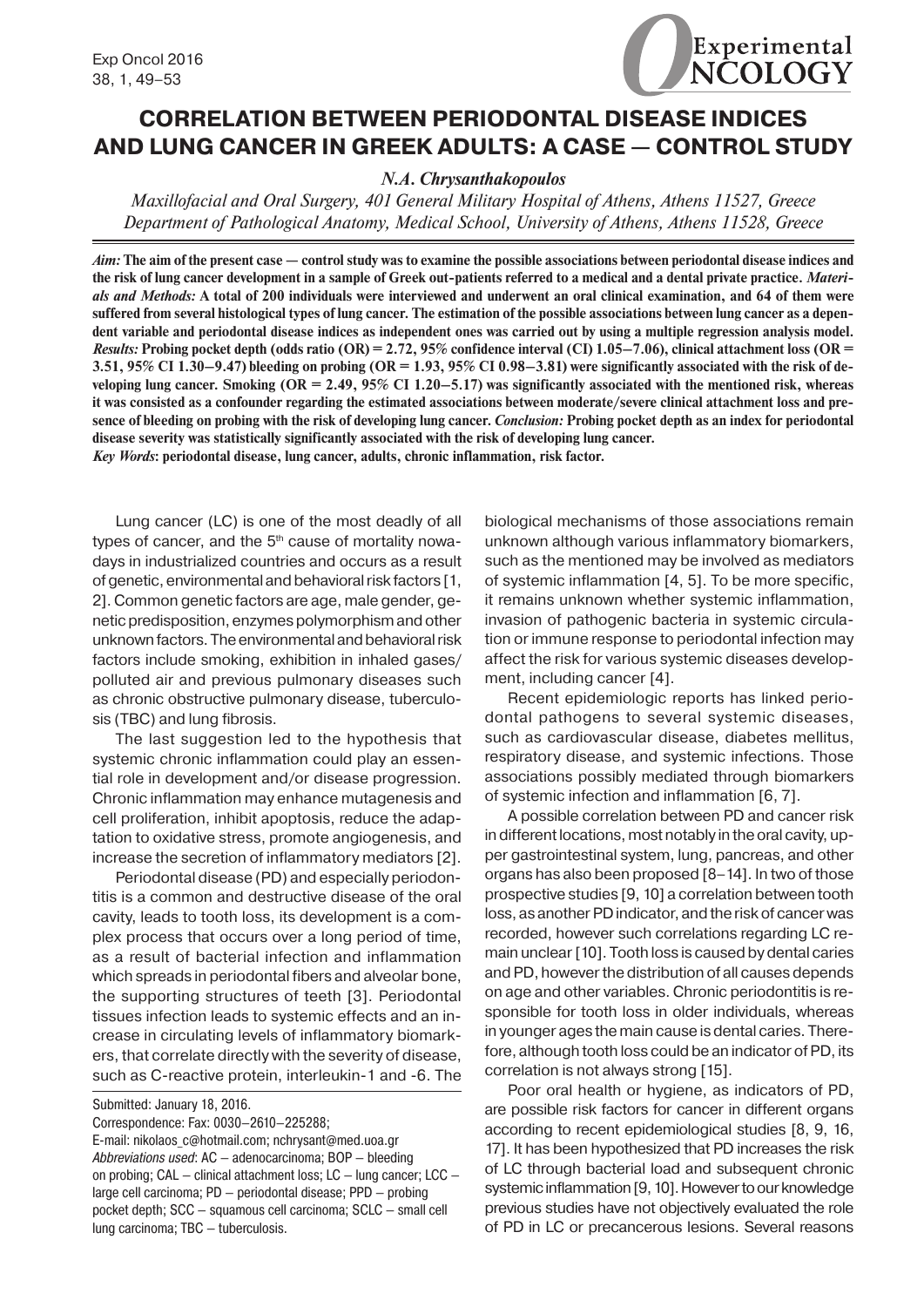could explain a possible link between periodontitis and cancer. Both diseases have several risk factors in common, while smoking, advanced age and low socioeconomic status have been implicated in cancer and periodontitis [18].

The present retrospective case— control study was carried out to examine the possible correlation between PD indices such as probing pocket depth (PPD), clinical attachment loss (CAL) and bleeding on probing (BOP) and the LC risk in a sample of Greek adults.

### **MATERIALS AND METHODS**

*Study sample.* The material consisted of 200 subjects, 126 males and 74 females. Cases and controls were selected from a private medical and dental practice, completed a health questionnaire and underwent an oral clinical examination.

**Patients selection criteria.** Patients and controls was necessary to have a mean of 20 natural teeth, since large numbers of missing teeth could lead to overor underestimate the dental variables and the possible associations that were under consideration and the criteria of established periodontitis [19], which referred to at least 2 teeth with  $CAL \ge 6$  mm and more that one site with PPD  $\geqslant$  5 mm.

None of the participants had received scaling and root planning procedures or periodontal treatment during the previous 6 months or prescription of anti-inflammatory or systemic antibiotics or other systemic drugs the previous 6 weeks [20]. In order to avoid as much as possible, potential confounding influences on the study parameters, individuals with acute infections, cardiovascular diseases, diabetes mellitus, rheumatoid arthritis, immuno-suppressed patients because of haematological malignancy or recent transplantation and those who received treatment for the mentioned diseases, liver cirrhosis and concurrent medication with general glucocorticoids were excluded from the study. They also excluded patients with advanced LC under medical treatment, patients with lung metastases of a primary focus at a different location, patients diagnosed with mesothelioma or other focuses in the region of head-neck-thorax (carcinogenesis field theory [21]). These criteria were applied because of potential effects on the oral tissues. Hospital patients did not include or patients with several location of cancer in which smoking is considered as a proven risk factor such as larynx cancer, nasopharyngeal cancer, etc.

The patients' group was consisted of individuals in which the diagnosis of LC was set initially by histological examination during the endoscopic procedure and they had been given instructions regarding their oral hygiene after diagnosis and before the application of any treatment method, such as surgery, radiotherapy or chemotherapy.

Controls group selection was carried out by the friendly and collegial environment of cases group in an effort to control potential confounders such as socio-economic level.

*Oral clinical examination.* One well trained and calibrated dentist performed the examinations at the mentioned private practices. The clinical measurements concerned the following variables: For each tooth, except for the  $3<sup>rd</sup>$  molars and the remaining roots PPD, CAL and BOP were measured by a William's 12 PCP probe (PCP 10-SE, Hu-Friedy Mfg. Co. Inc., Chicago, IL, USA) at six sites (facial, lingual, distofacial, mesio-facial, disto-lingual and mesio-lingual).

The presence of PPD was classified as follows [22]: score 0: moderate periodontal pockets, 4–6.0 mm, and score 1: advanced periodontal pockets, > 6.0 mm.

The severity of CAL classified as follows [23]: score 0: mild,1–2.0 mm of attachment loss, and score 1: moderate/severe, ≥ 3.0 mm of attachment loss. The record for PPD and CAL measurements concerned the immediate full millimeter.

The presence/absence of BOP was classified as follows: score 0: absence of BOP, and score 1: presence of BOP and deemed positive if it occurred within 15 s of probing.

*Questionnaire.* All participants were filled in a selfadministered questionnaire that included variables such as age, gender, smoking status (active, former/ no-smokers), socio-economic and educational level and data regarding their general medical history with reference to medication, several chronic systemic disorders and the dental follow-up frequency.

A randomly chosen sample of 40 (20%) individuals was re-examined clinically by the same dentist after 3 weeks in order to establish the intra-examiner variance. After consideration of the code numbers of the double examined individuals no differences were recorded between the 1<sup>st</sup> and the  $2^{nd}$  clinical assessment (Cohen's Kappa = 0.98) whereas for the mentioned time period no oral hygiene instructions were given to the participants.

*Ethical consideration.* The present study was not an experimental one. In Greece only experimental studies must be reviewed and approved by authorized committees (Dental Schools, Greek Dental Associations, Ministry of Health, etc). Individuals who agreed to participate in the present study signed an informed consent form.

*Statistical analysis.* For each individual, case and control the worst values of PPD and CAL at the six sites per tooth and the presence/absence of BOP were recorded and coded as dichotomous variables. Current and former smokers were coded as 1, individuals with a high socio-economic (income/monthly  $\geq 1000 \epsilon$ ) and educational (graduated from University/College) level were coded as 0, males participants were coded as 1, individuals that reported genetic predisposition for LC, history of previous chronic pulmonary disease and a regular dental follow-up were coded as 1. Age groups distribution was coded as 0, 1, 2 and 3 for ages 48–49, 50–59, 60–69 and 70+, respectively.

Univariate analysis was carried out to test the relationship between the independent variables examined and the LC risk, separately, by using  $\chi^2$  test. Multivariate regression analysis was carried out to model the associations between the dependent variable, LC, and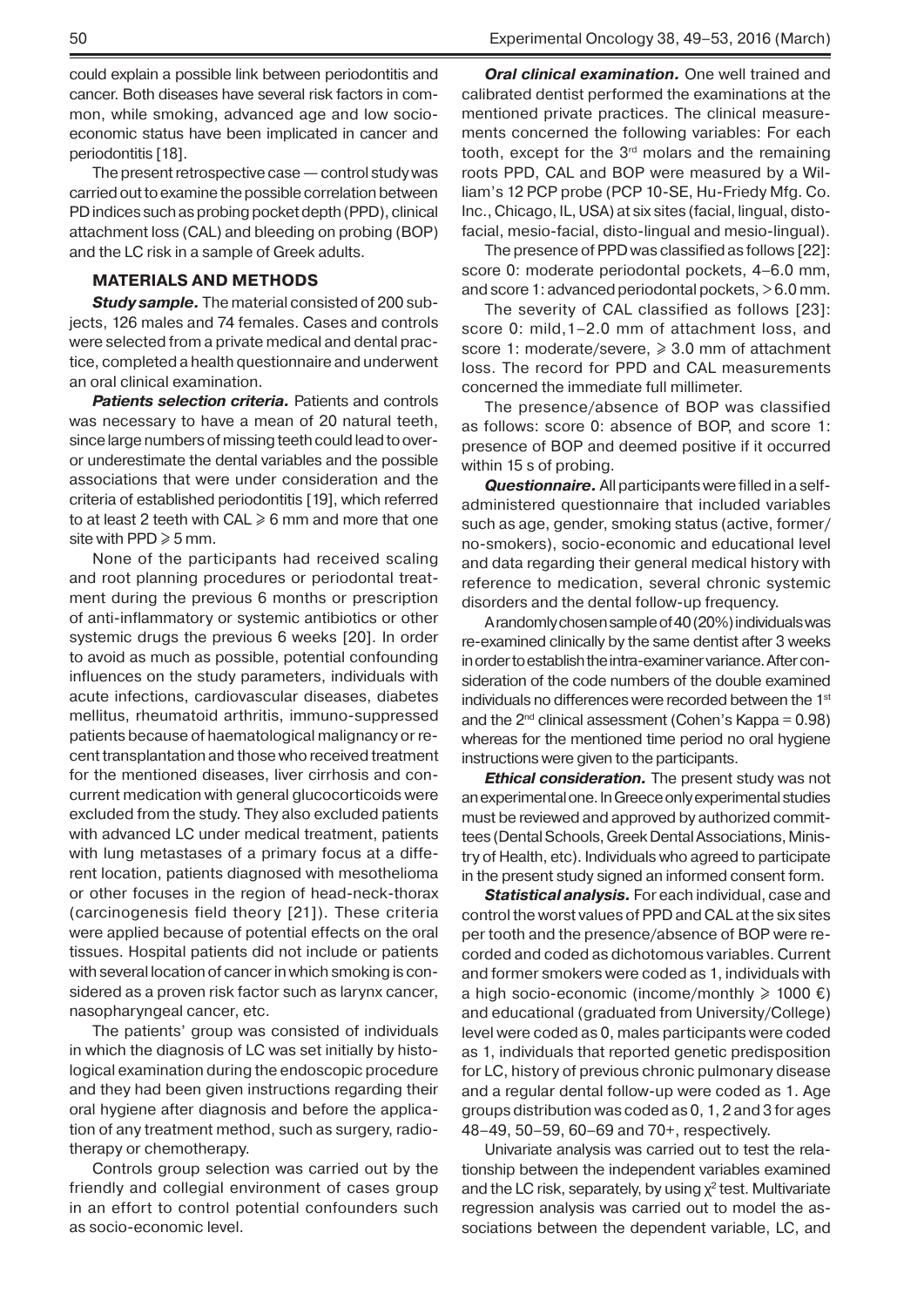independent ones that were determined by the enter method. Adjusted odds ratios (OR's) and 95% confidence interval (CI) were also calculated. Finally, the independent variables were included to stepwise method in order to estimate gradually the variables that showed significant correlations with the dependent one. The statistical method Cohran's and Mantel — Haenszel's was applied, in an effort to control possible con-founders, in order to avoid biased secondary associations. Statistical analysis was performed using the statistical package of SPSS ver. 17.0. A p value less than 5% ( $p < 0.05$ ) was considered to be statistically significant.

#### **RESULTS**

The mean age of the sample was  $61.4 \pm 4.2$  years. The most frequent histological type in males was squamous cell carcinoma (SCC) (47.8%), followed by small cell lung carcinoma (SCLC) (30.4%), adenocarcinoma (AC) (13.0%) and large cell carcinoma (LCC) (8.8%), whereas in females AC (44.4%) followed by SCC (33.3%), SCLC (16.7%) and LCC (5.6%).

Table 1 presents univariate analysis of cases and controls regarding the examined variables. PPD, BOP, history of previous chronic pulmonary disease, smoking and irregular dental follow-up were statistically significantly associated with LC risk. Table 1 also presents unadjusted OR's and 95% CI.

**Table 1.** Univariate analysis of cases and controls regarding each independent variable examined

| 0 <sub>R</sub><br>Variables<br>95% CI<br>n(%)<br>n(%)<br>value<br>Gender:<br>0.075<br>1.79<br><b>Males</b><br>46 (71.9)<br>80 (58.8)<br>$0.94 - 3.40$<br>Females<br>18 (28.1)<br>56 (41.2)<br>Age (years):<br>$45 - 49$<br>0.578<br>4(6.3)<br>10(7.4)<br>$50 - 59$<br>11(17.2)<br>32(23.5) |
|--------------------------------------------------------------------------------------------------------------------------------------------------------------------------------------------------------------------------------------------------------------------------------------------|
|                                                                                                                                                                                                                                                                                            |
|                                                                                                                                                                                                                                                                                            |
|                                                                                                                                                                                                                                                                                            |
|                                                                                                                                                                                                                                                                                            |
|                                                                                                                                                                                                                                                                                            |
|                                                                                                                                                                                                                                                                                            |
|                                                                                                                                                                                                                                                                                            |
| $60 - 69$<br>41 (64.0)<br>73 (53.7)                                                                                                                                                                                                                                                        |
| $70+$<br>8(12.5)<br>21(15.4)                                                                                                                                                                                                                                                               |
| Socio-economic level:                                                                                                                                                                                                                                                                      |
| 38 (59.4)<br>91(66.9)<br>0.300<br>1.38<br>$0.75 - 2.56$<br>Low                                                                                                                                                                                                                             |
| High<br>26 (40.6)<br>45 (33.1)                                                                                                                                                                                                                                                             |
| <b>Educational level:</b>                                                                                                                                                                                                                                                                  |
| Low<br>52 (81.3)<br>97 (71.3)<br>0.133<br>0.57<br>$0.28 - 1.19$                                                                                                                                                                                                                            |
| 12 (18.7)<br>39 (28.7)<br>High                                                                                                                                                                                                                                                             |
| Smoking:                                                                                                                                                                                                                                                                                   |
| N <sub>0</sub><br>14 (21.9)<br>59 (43.4)<br>$0.003*$<br>2.74<br>$1.38 - 5.42$                                                                                                                                                                                                              |
| Yes<br>50 (78.1)<br>77 (56.6)                                                                                                                                                                                                                                                              |
| Cancer family history:                                                                                                                                                                                                                                                                     |
| No<br>50 (78.1)<br>117 (86.0)                                                                                                                                                                                                                                                              |
| 14 (21.9)<br>19 (14.0)<br>0.160<br>Yes<br>1.72<br>$0.80 - 3.71$                                                                                                                                                                                                                            |
| History of previous pul-                                                                                                                                                                                                                                                                   |
| monary disease:                                                                                                                                                                                                                                                                            |
| No<br>$0.003*$<br>2.51<br>$1.35 - 4.67$<br>33(51.6)<br>99 (72.8)                                                                                                                                                                                                                           |
| Yes<br>31(48.4)<br>37(27.2)                                                                                                                                                                                                                                                                |
| Annual dental follow-up:                                                                                                                                                                                                                                                                   |
| < 2 times or no/year<br>27 (42.2)<br>38 (27.9)                                                                                                                                                                                                                                             |
| 2 times/year<br>37 (57.8)<br>98 (72.1)<br>$0.045*$<br>0.53<br>$0.29 - 0.99$                                                                                                                                                                                                                |
| Periodontal pockets:                                                                                                                                                                                                                                                                       |
| Depth 4.0-6.0 mm<br>46 (71.9)<br>116 (85.3)                                                                                                                                                                                                                                                |
| Depth $> 6.0$ mm<br>20 (14.7)<br>18 (28.1)<br>$0.024*$<br>2.27<br>$1.10 - 4.68$                                                                                                                                                                                                            |
| CAL:                                                                                                                                                                                                                                                                                       |
| Mild $1-2.0$ mm<br>46 (71.9)<br>107 (78.7)                                                                                                                                                                                                                                                 |
| Moderate/severe<br>0.290<br>1.44<br>$0.73 - 2.86$                                                                                                                                                                                                                                          |
| $\geqslant$ 3.0 mm<br>18 (28.1)<br>29 (21.3)                                                                                                                                                                                                                                               |
| BOP:                                                                                                                                                                                                                                                                                       |
| 22 (47.8)<br>$0.008*$<br>$1.23 - 4.22$<br>No<br>74 (54.4)<br>2.28                                                                                                                                                                                                                          |
| Yes<br>42 (52.2)<br>62 (45.6)                                                                                                                                                                                                                                                              |

*Note:* \*p value: statistically significant.

After performance of the first method (step 1a) of the regression model it was found that all the examined variables except for dental follow-up and age were significantly associated with LC risk, according to the OR's. Statistically significantly associations were recorded between moderate/severe CAL, BOP and risk of developing LC (Table 2). Table 2 also presents adjusted OR's with 95% CI. The final method (stepwise/step 7a) showed that smoking, PPD, CAL and BOP were significantly associated with LC risk. PPD was also significantly associated with LC risk after adjusting for confounders, such as smoking and dental follow-up (Table 3).

**Table 2.** Presentation of correlation between independent variables and LC according to Enter (first step) and Wald method (backward) of multiple logistic regression analysis model

|      | Variables       | B              | S.E.  | Wald   | df | Sig.  | Exp<br>(B)      | 95% CI for |       |
|------|-----------------|----------------|-------|--------|----|-------|-----------------|------------|-------|
| Step |                 |                |       |        |    |       |                 | EXP(B)     |       |
|      |                 |                |       |        |    |       |                 | Lower      | Upper |
| 1a   | Gender          | 0.548          | 0.373 | 2.158  | 1  | 0.142 | 1.730           | 0.833      | 3.596 |
|      | Smoking         | 0.618          | 0.416 | 2.201  | 1  | 0.138 | 1.854           | 0.820      | 4.193 |
|      | Socio-eco-      |                |       |        |    |       |                 |            |       |
|      | nomic level     | 0.448          | 0.400 | 1.256  | 1  |       | 0.262 1.565     | 0.715      | 3.427 |
|      | Educational     |                |       |        |    |       |                 |            |       |
|      | level           | $-0.238$ 0.486 |       | 0.240  | 1  |       | 0.624 0.788     | 0.304      | 2.041 |
|      | Age             | 0.031          | 0.025 | 1.540  | 1  |       | 0.215 1.032     | 0.982      | 1.084 |
|      | Cancer family   |                |       |        |    |       |                 |            |       |
|      | history         | 0.011          | 0.477 | 0.001  | 1  | 0.981 | 1.011           | 0.397      | 2.576 |
|      | History of pre- |                |       |        |    |       |                 |            |       |
|      | vious pulmo-    |                |       |        |    |       |                 |            |       |
|      | nary disease    | 0.558          | 0.384 | 2.109  | 1  | 0.146 | 1.747           | 0.823      | 3.711 |
|      | Annual dental   |                |       |        |    |       |                 |            |       |
|      | follow-up       | $-0.688$ 0.369 |       | 3.474  | 1  |       | $0.062$ $0.502$ | 0.244      | 1.036 |
|      | <b>BOP</b>      | 0.760          | 0.366 | 4.310  | 1  |       | 0.038 2.139     | 1.043      | 4.385 |
|      | Periodontal     |                |       |        |    |       |                 |            |       |
|      | pockets         | 0.817          | 0.510 | 2.563  | 1  |       | 0.109 2.264     | 0.833      | 6.156 |
|      | CAL             | 1.162          | 0.524 | 4.912  | 1  | 0.027 | 3.197           | 1.144      | 8.937 |
|      | Constant        | 5.364          | 1.754 | 9.358  | 1  |       | 0.002 0.005     |            |       |
| 7a   | Smokina         | 0.913          | 0.373 | 6.008  | 1  |       | 0.014 2.492     | 1.201      | 5.173 |
|      | Annual dental   |                |       |        |    |       |                 |            |       |
|      | follow-up       | $-0.588$       | 0.351 | 2.803  | 1  |       | 0.094 0.555     | 0.279      | 1.106 |
|      | <b>BOP</b>      | 0.656          | 0.347 | 3.575  | 1  |       | 0.059 1.927     | 0.976      | 3.805 |
|      | Periodontal     |                |       |        |    |       |                 |            |       |
|      | pockets         | 1.002          | 0.486 | 4.259  | 1  |       | 0.039 2.724     | 1.052      | 7.056 |
|      | CAL             | 1.256          | 0.506 | 6.163  | 1  | 0.013 | 3.513           | 1.303      | 9.474 |
|      | Constant        | 3.134          | 0.653 | 23.001 | 1  | 0.000 | 0.044           |            |       |

**Table 3.** Application of Cohran's and Mantel — Haenszel's, statistical method for controlling possible confounders

| mothod for oomtoming possible comoditions |        |                 |
|-------------------------------------------|--------|-----------------|
| Variables                                 | Exp(B) | 95% CI          |
| Periodontal pockets                       |        |                 |
| Non-smokers                               | 2.279  | $0.574 - 9.047$ |
| <b>Smokers</b>                            | 6.708  | 2.182-20.622    |
| CAL                                       |        |                 |
| Non-smokers                               | 2.138  | $0.652 - 7.006$ |
| <b>Smokers</b>                            | 2.205  | 1.051-4.627     |
| <b>BOP</b>                                |        |                 |
| Non-smokers                               | 2.514  | $0.778 - 8.121$ |
| <b>Smokers</b>                            | 2.416  | $1.143 - 5.106$ |
| Periodontal pockets                       |        |                 |
| Regular dental follow-up annually         | 2.745  | 1.043-7.227     |
| Irregular dental follow-up annually       | 21.048 | 2.585-171.392   |
| CAL                                       |        |                 |
| Regular dental follow-up annually         | 3.639  | 1.298-10.205    |
| Irregular dental follow-up annually       | 13.520 | 1.644-111.154   |
| <b>BOP</b>                                |        |                 |
| Regular dental follow-up annually         | 2.041  | $0.921 - 4.520$ |
| Irregular dental follow-up annually       | 4.000  | 1.413-11.327    |
|                                           |        |                 |

## **DISCUSSION**

The present case — control research showed that deep periodontal pockets were associated with an increased LC risk, after controlling for possible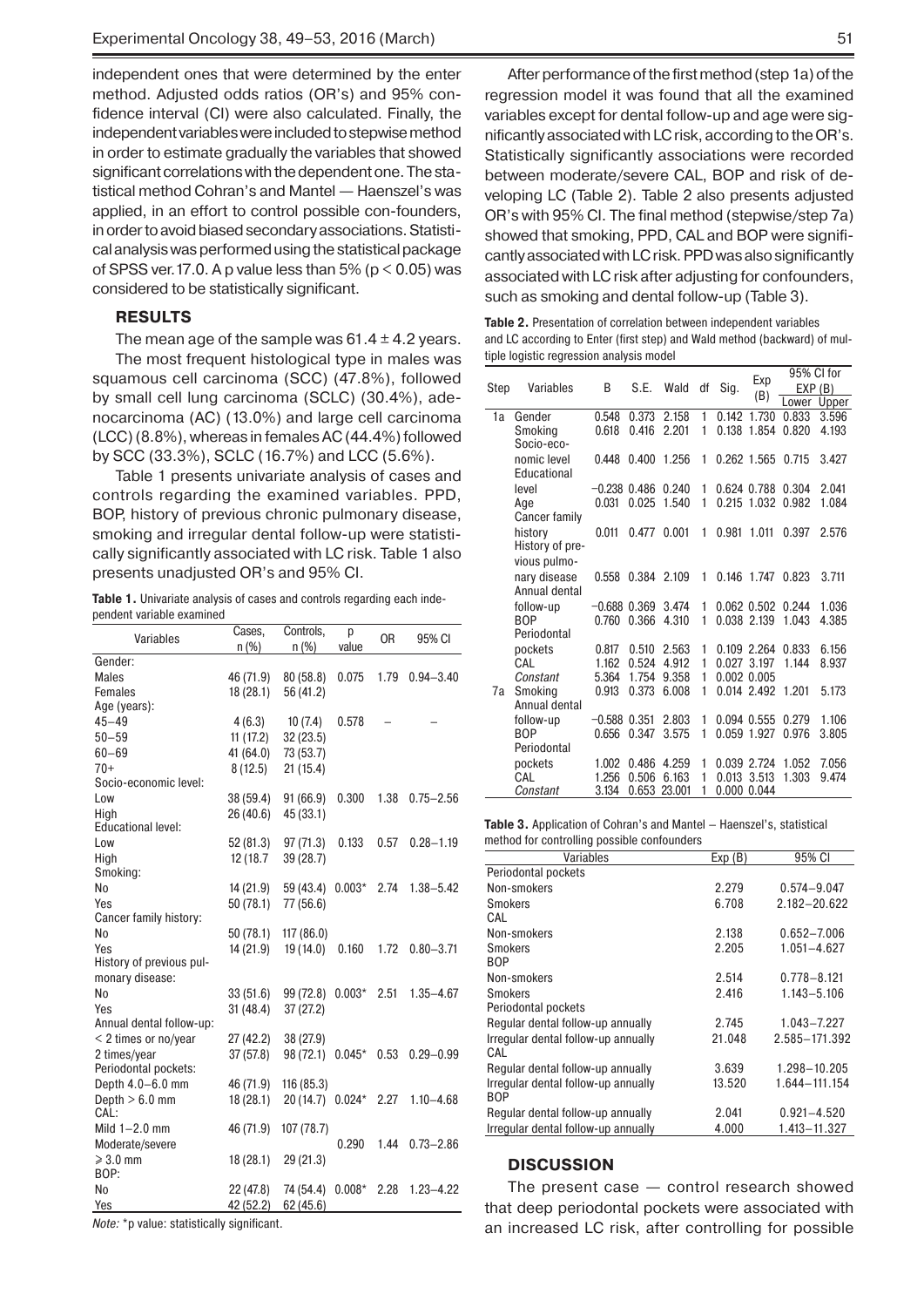confounders such as smoking and dental follow-up. Despite the fact that more investigation is required in order to confirm such findings, the current observations suggest that improvement of oral hygiene and smoking cessation could be an effective preventive measure against LC development.

The possible influence of gender as a cancer risk factor is known, however it is considered as a confounder. The results showed no association between gender and LC risk, finding that was in accordance with those from previous reports [9, 10].

Similarly, age is also considered as a confounder, although older individuals are in a higher risk for total cancer, LC [24, 25], initiation and progression of PD [26]. No association was found between age and LC risk in the present study.

Another crucial confounder is socio-economic level, however, it has not been proven its possible role as a LC risk factor. Its role is indirect in cases of previous pulmonary diseases such as TBC that is associated with a lower socio-economic level and LC development [27, 28]. No association was observed in the current study between those variables examined.

The possible role of educational level as a risk factor of developing LC has not been investigated according to previous reports. However, it is supposed that high-educated individuals take care of their own oral hygiene more than low-educated ones [29, 30]. No association was recorded between educational level and LC risk in the current study. There is strong evidence suggesting a genetic predisposition for LC. Studies of familial aggregation have shown familial risk on the same order of that reported for breast and colon cancer [31, 32]. The results of the present study did not confirm such an association.

Smoking is considered as a causal risk factor of total cancer and LC [33]. It has been shown that smoking is associated with SCC and SCLC, mainly, and in less cases with lung AC. It is still remaining unknown the reasons why only 15% of smokers develop LC [34]. The current study confirmed its role as a causal risk factor. On the other hand smoking is considered as a risk factor for PD development and progression [35, 36] and a proven confounder as well. Based on the mentioned suggestions the statistical method of adjustment — Cohran's and Mantel — Haenszel's was carried out to assess if possible significant correlations between both diseases could be attributed to smoking status or not. It was found that smoking was a confounder of CAL and BOP.

According to the results PPD was associated with an increased LC risk after controlling for certain confounders such as smoking and socio-economic status. Similar reports that have investigated the possible associations between PD indices and LC risk, or total cancer have not been carried out, whereas the majority of the available studies are prospective and have based on questionnaires and self-reported data.

Arora et al. [37] were found that individuals with PD showed an increased LC risk however after controlling for certain confounders such as gender, age, socio-economic and educational status the mentioned association was not found to be statistically significant. That research was based on a questionnaire and selfreported information regarding periodontal tissues condition examined and different PD indices were used.

In another prospective study among health professionals in which a self-reported questionnaire was used for estimation of periodontal tissues status [9], PD was significantly associated with LC risk after controlling for smoking and several risk factors. The main finding was that a limited number of remaining teeth (0–16 *vs* 32) was associated with an increased LC risk.

Hujoel et al. [8] based on Russel Index for PD definition were found that individuals with PD had an increased risk of total cancer and a significantly increased LC risk, finding that was not confirmed in never smokers.

A similar research in Japan [38] reported that a small number of remaining teeth was associated with an increased LC risk.

An important factor that may be taken into account during the design process of such studies, is the epidemiological phenomenon of "confounding". Both diseases, PD and cancer share some common risk factors such as smoking and socio-economic status. Consequently, a correlation between both diseases would be expected even if a causal link did not exist. Confounding may also occur through unknown factors, for example a genetic predisposition, or mutual risk factors. However, the question still remains whether the association between PD and cancer is causal or is con-founded by unmeasured factors.

Another practical problem is the accuracy definition of PD which is essential to establish on reliable and reproductive indices [39]. Data of such studies have carried out based on prospective or retrospective methodology in an attempt to control possible systematic biases, selection biases mainly, and confounding. However, smoking remains a possible interpretation as the correlations that have reported concerned smokers, whereas no correlations have been reported between PD and cancer in non-smokers. It is important to highlight that the decision on including older individuals who have at least 20 remaining natural teeth, may lead to an under-estimation of older individuals with previous PD and who may have had teeth extracted for periodontal reasons. In addition, it is essential to be noted that there was not any chance of benchmarking between the findings of the current study with those of similar previous studies, whereas on the other hand the present study was a first attempt to approach that possible correlation in Greece.

In conclusion, PD parameters such as deep periodontal pockets were associated with an increased risk of developing LC.

The present study constitutes a part of my MSc Thesis which was announced on May 2015 at Medical School, University of Athens.